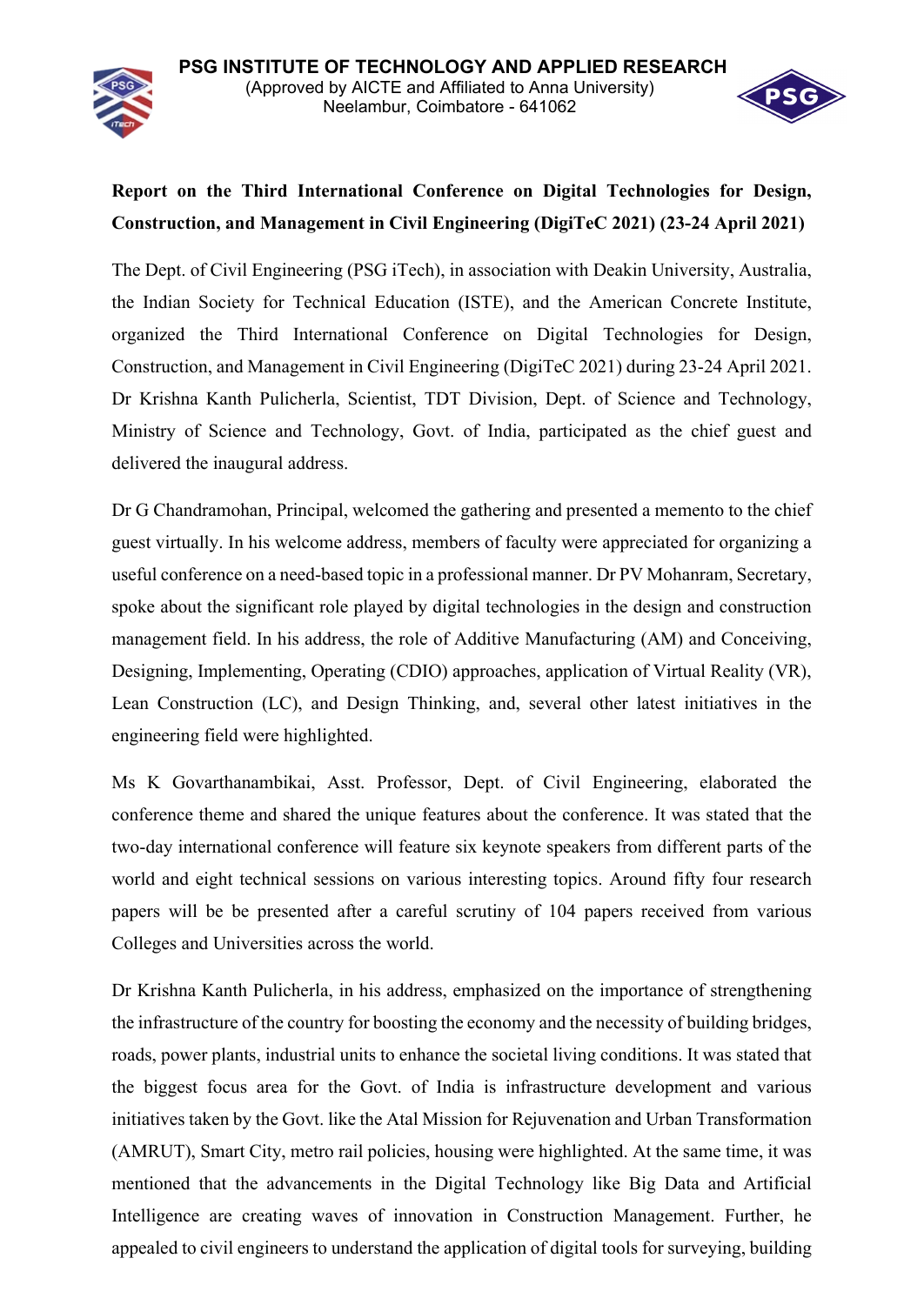**PSG INSTITUTE OF TECHNOLOGY AND APPLIED RESEARCH** (Approved by AICTE and Affiliated to Anna University) Neelambur, Coimbatore - 641062



and planning, virtual reality and other associated latest technologies that are related to the field. The importance and reliance of Drone Technology in construction site was discussed to enlighten the participants on the use of advanced technologies. The crucial roles played by Augmented Reality, Virtual Reality, and pre-fabrication were also highlighted.

Importantly, the speaker appealed to the participants to **focus on developing indigenous technologies, which are efficient and customizable to suit the needs of the country**. Various programmes and projects introduced by the Dept. of Science and Technology to develop indigenous technologies were discussed succinctly during the talk. The need to automate the construction industry was also emphasized. Further, it was stated that technology-driven systems and highly-skilled capable human resources are the key pillars for infrastructure development. Finally, he urged the members of faculty to give industry-driven problems statements at the under graduate, post graduate and for PhD level project works.

Finally, Dr M.I. Abdul Aleem, Professor and Head, Dept. of Civil Engineering, proposed the vote of thanks. The conference proceedings was released at the end of the inaugural function. Dr. M. Devasena, Associate Professor, Mr. P Balakumar, Ms K Govarthanambikai, Asst. Professors, Dept. of Civil Engineering, were the organizing secretaries of the conference. Members of Faculty in the Dept. of Civil successfully coordinated the event.



**From the Left: Dr. M. Arun, Associate Professor, Dept. of Civil, Dr. G Chandramohan, Principal, Dr. PV Mohanram, Secretary, Dr M.I. Abdul Aleem, Professor and Head, Dept. of Civil Engineering, Dr. P. Perumal, Professor of Civil Engineering are in the**